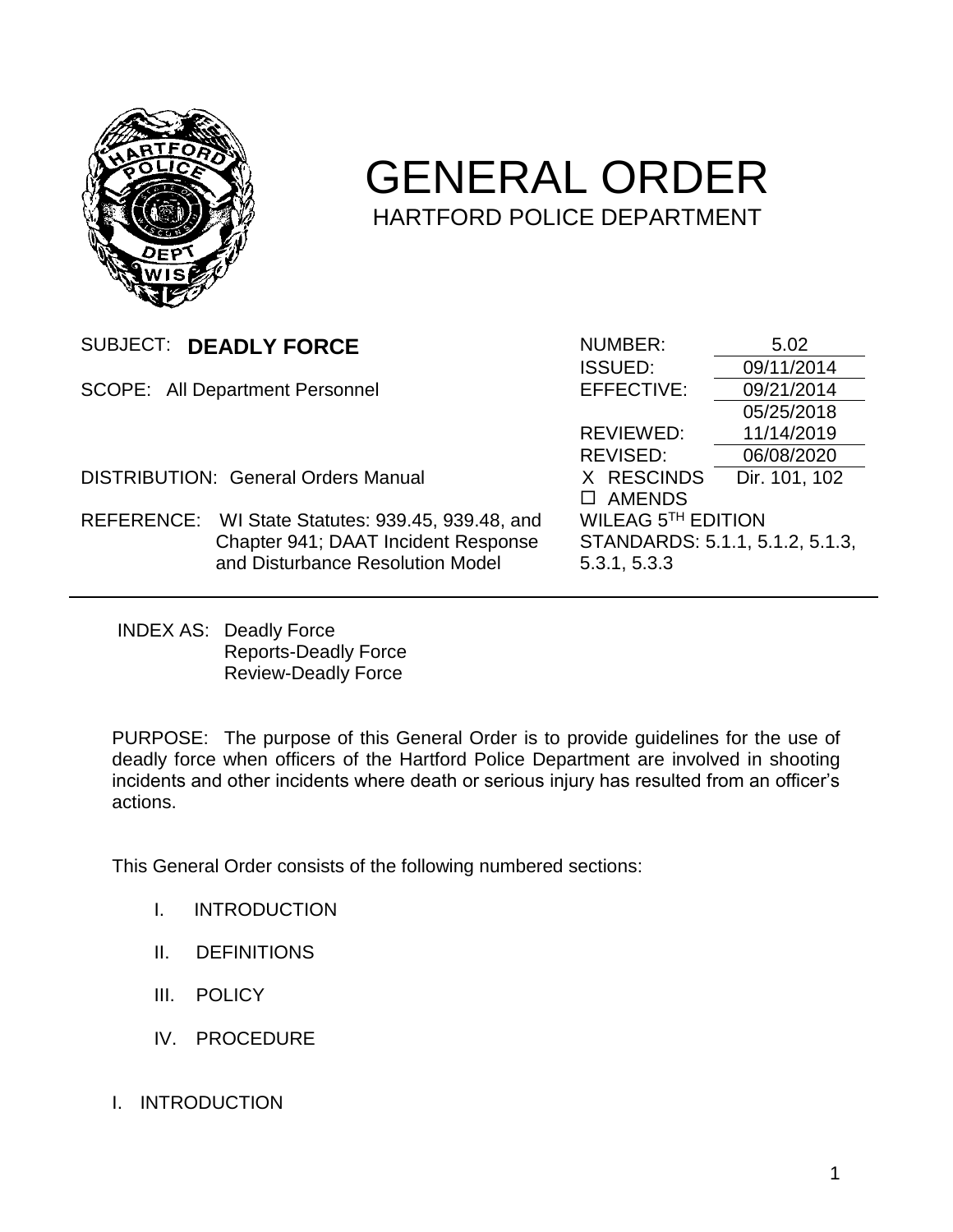There is no doubt that many circumstances exist within the normal duty functions of police officers which call for the use of force.

Difficulties have arisen however, because no easily understandable policy and procedure as to the use of force or the threat of force by Department members is available.

The officer is expected to retain the right to defend himself/herself or others with as much force as is necessary to affect such defense.

This General Order is intended to protect the officer from possible criminal or civil charges stemming from misinterpretation of the law covering the use of extreme deadly force.

While no general policy or procedure can hope to cover each and every specific situation the officer may be required to participate in, it is hoped that this policy will cover the legal points inherent in every situation to the extent that the officer can make valid and immediate decisions on the street.

# II. DEFINITIONS

- A. DEADLY FORCE: Deadly force is the intentional use of a firearm or other instrument that creates a high probability of death.
	- 1. The firing of a firearm in the direction of the person to be arrested, even though no intent exists to kill.
	- 2. The firing of a firearm at a vehicle in which the person to be arrested is riding.
	- 3. Any force applied in any manner by any means, by any member of the Department that could reasonably be expected to cause death.
	- 4. Besides firearms, many items such as flashlights, batons (stick or collapsible) and other instruments are considered lethal weapons when they are used in a lethal manner. For example, the use of a nightstick to subdue a subject by striking him/her on the arm is a nonlethal use of that instrument. However, striking on the head or repeated blows to the internal organs could be construed as deadly force.
- B. DEADLY FORCE JUSTIFICATION: Any behavior that an officer reasonably believes has caused or imminently threatens to cause death or great bodily harm to you or another person or persons.
- C. IMMINENCE: Intent, weapon, delivery system.

# III. POLICY

A. It is the policy of the Hartford Police Department that deadly force SHOULD only be used as a last resort. This policy requires only that an officer use reasonable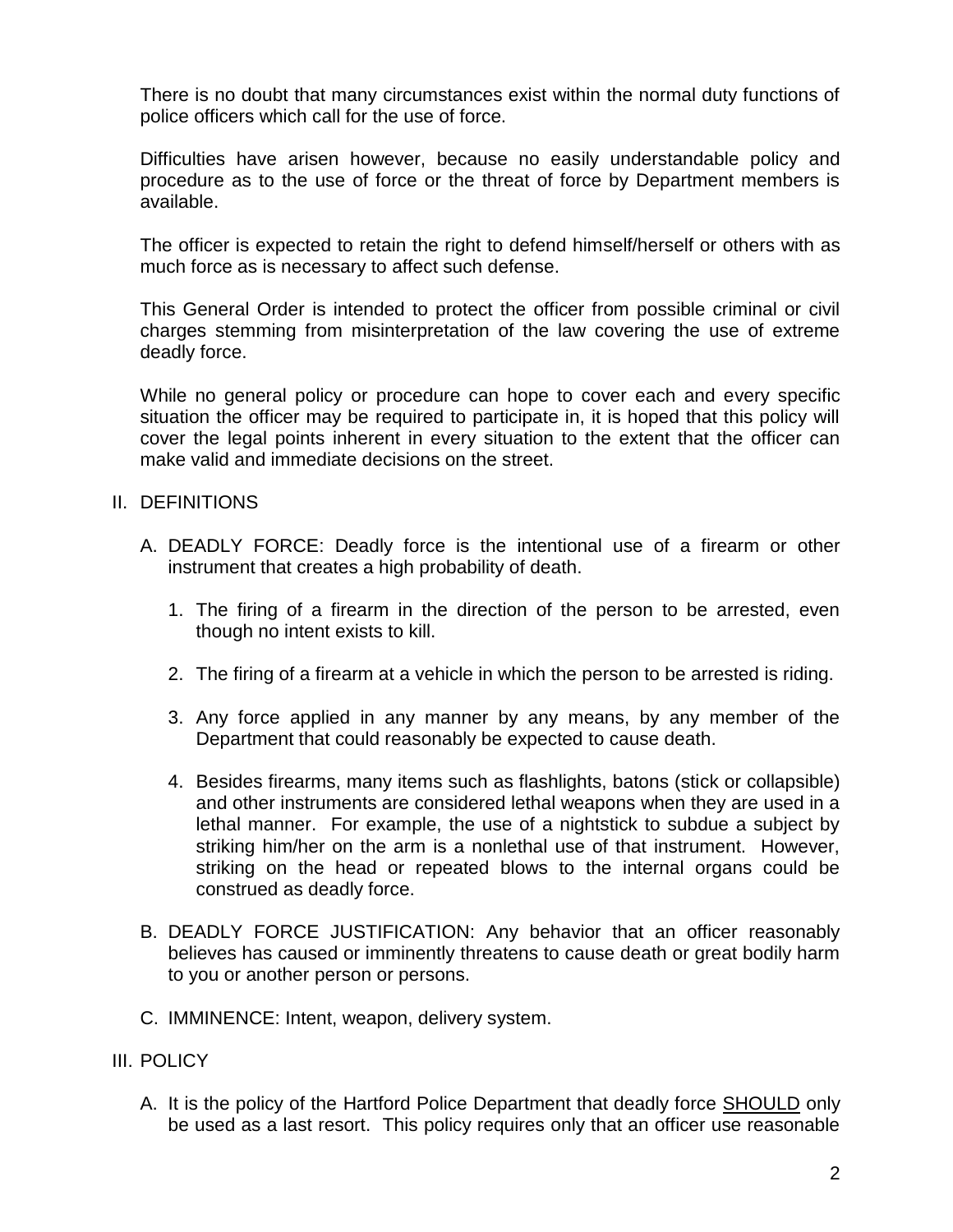alternatives, *if such alternatives are available.*

For example, an officer need not hesitate to employ deadly force against an individual who is shooting at him/her. He/she should, of course, use his/her weapon in such a manner as not to endanger the lives of innocent bystanders or fellow officers. He/she is not required to seek alternatives to deadly force if he/she is under an immediate attack on his/her or other lives.

# IV. PROCEDURE

- A. Use of Deadly Force- Generally.
	- 1. Recognizing the legal and moral obligation to use force judiciously and wisely, it is the policy of this Department that deadly force should never be resorted to until every other reasonable means of apprehension or defense have been exhausted.
	- 2. Only the minimum amount of force reasonably required to affect an arrest or control a person should be used by members of the Department. The force used by an officer should only be that which is required to overcome the resistance being offered by an offender.
	- 3. This directive is consistent both with Wisconsin law and with the 1985 US Supreme Court decision in *Tennessee v. Garner,* 53 U.S.L.W. 4410.
- B. Where Deadly Force May Be Used. Deadly force may be used under the following circumstances:
	- 1. As a last resort in the defense of oneself, when there is reasonable cause to believe that one is in imminent danger of death or great bodily harm.
	- 2. As a last resort in the defense of another person or persons whom the officer has reasonable cause to believe is being unlawfully attacked and is in imminent danger of death or great bodily harm.
	- 3. Deadly force may be used, after all other reasonable means of capture are exhausted, to effect the arrest or prevent the escape of a suspect whom the officer has reasonable cause to believe has committed or attempted to commit a felony *involving the use or threatened use of deadly force,* and the officer reasonably believes the suspect cannot be apprehended later without the use of deadly force; and provided further, that the lives of innocent persons may be endangered if the officer does not use Deadly force.

This Section allows the officer to use deadly force when the suspect is engaged in such felonies involving violence (armed robbery, murder, etc.). Non-violent felonies such as embezzlement or burglary do not in themselves justify the use of deadly force.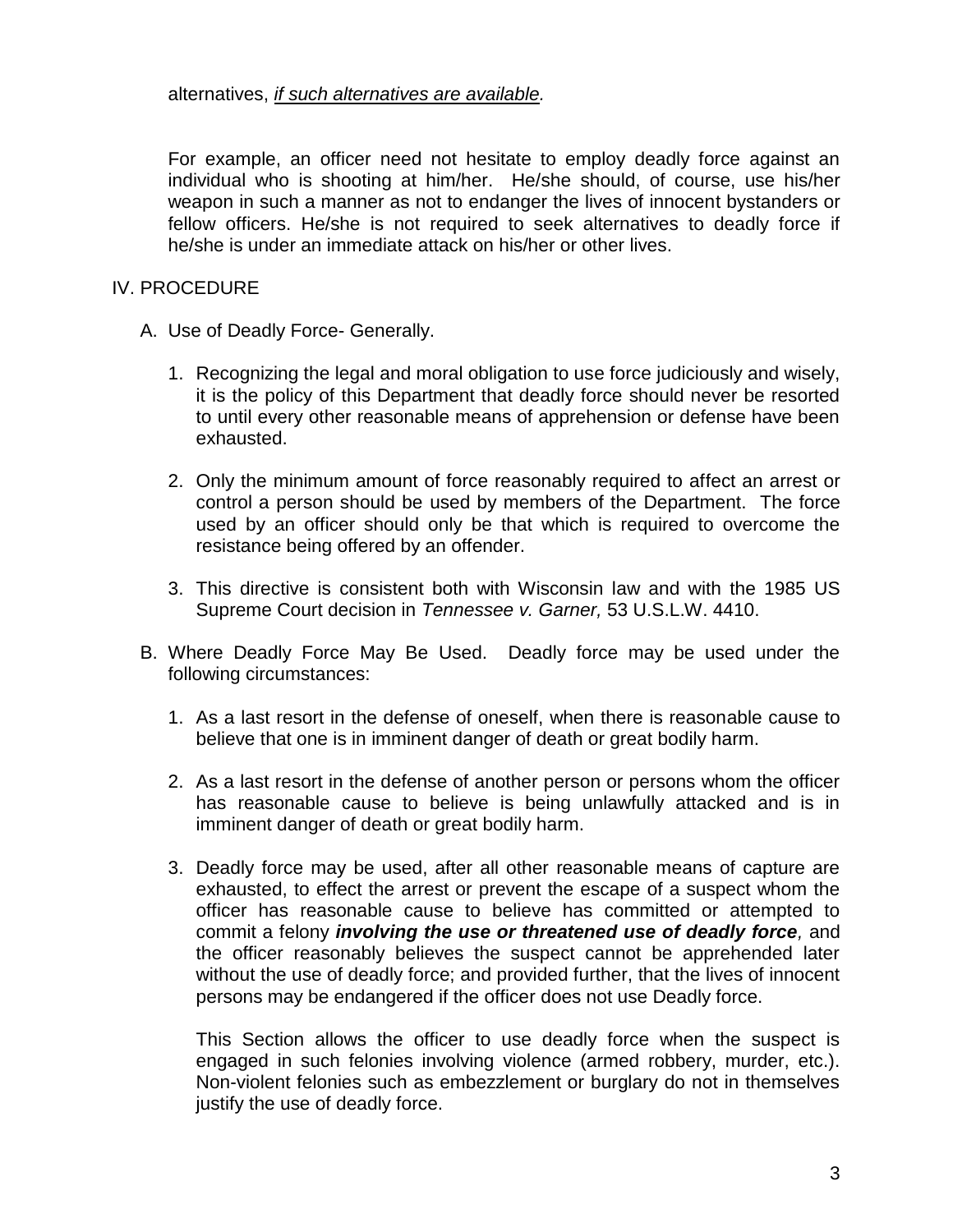- 4. Deadly force should never be used in any misdemeanor case, unless the criteria in Subsections (a) or (b) above is present, or when the officer is in doubt as to whether or not deadly force is justified, or when its use would unreasonably endanger innocent bystanders.
- 5. When a misdemeanant intentionally flees arrest or escapes from custody, pursuant to a legal arrest for a misdemeanor, or after having been lawfully charged with or convicted of a misdemeanor, such act of fleeing does not constitute a felony permitting the officer to resort to the use of deadly force if other reasonable means have failed to prevent the escape.

The value of human life is considered to supersede the importance of immediate apprehension.

Conversely, you may use deadly force to apprehend a criminal suspect who has used or threatened to use deadly force against someone, and presents a continued threat to the public, and you reasonably believe there is no other way to make the arrest or retain custody of the person once arrested. In any case the officer should not use deadly force unless he/she reasonably believes it is necessary to capture a dangerous suspect, and then only as a last resort.

- 6. Except when exigent circumstances exist where an arrest may be facilitated, an officer should not threaten to use deadly force unless he/she reasonably believes that he/she would be justified under this policy to, in fact, use such force.
- 7. Weapons should not be discharged from a moving vehicle unless absolutely necessary to protect the life of the officer or a third person and when the use of deadly force would not unreasonably endanger the lives of others.
- 8. Officers should not discharge a firearm from or at a moving vehicle unless the officer reasonably believes that the occupant(s) of the vehicle are using or are about to use deadly physical force against the officer or another person.
- 9. An officer may draw his/her sidearm when he/she has reasonable grounds to suspect that the use of deadly force may be necessary. The officer need not be under attack, but only be reasonably apprehensive that the situation may lead to circumstances outlined above. Sidearms should not be drawn under any other circumstances.
- 10.This section is intended to allow the officer to have his/her weapon ready in such circumstances as answering a silent alarm, conducting a building search or confronting a suspect whom there is reasonable grounds to believe may be armed, or when the officer reasonably believes circumstances indicate a substantial risk of death or great bodily harm to his/her person or another.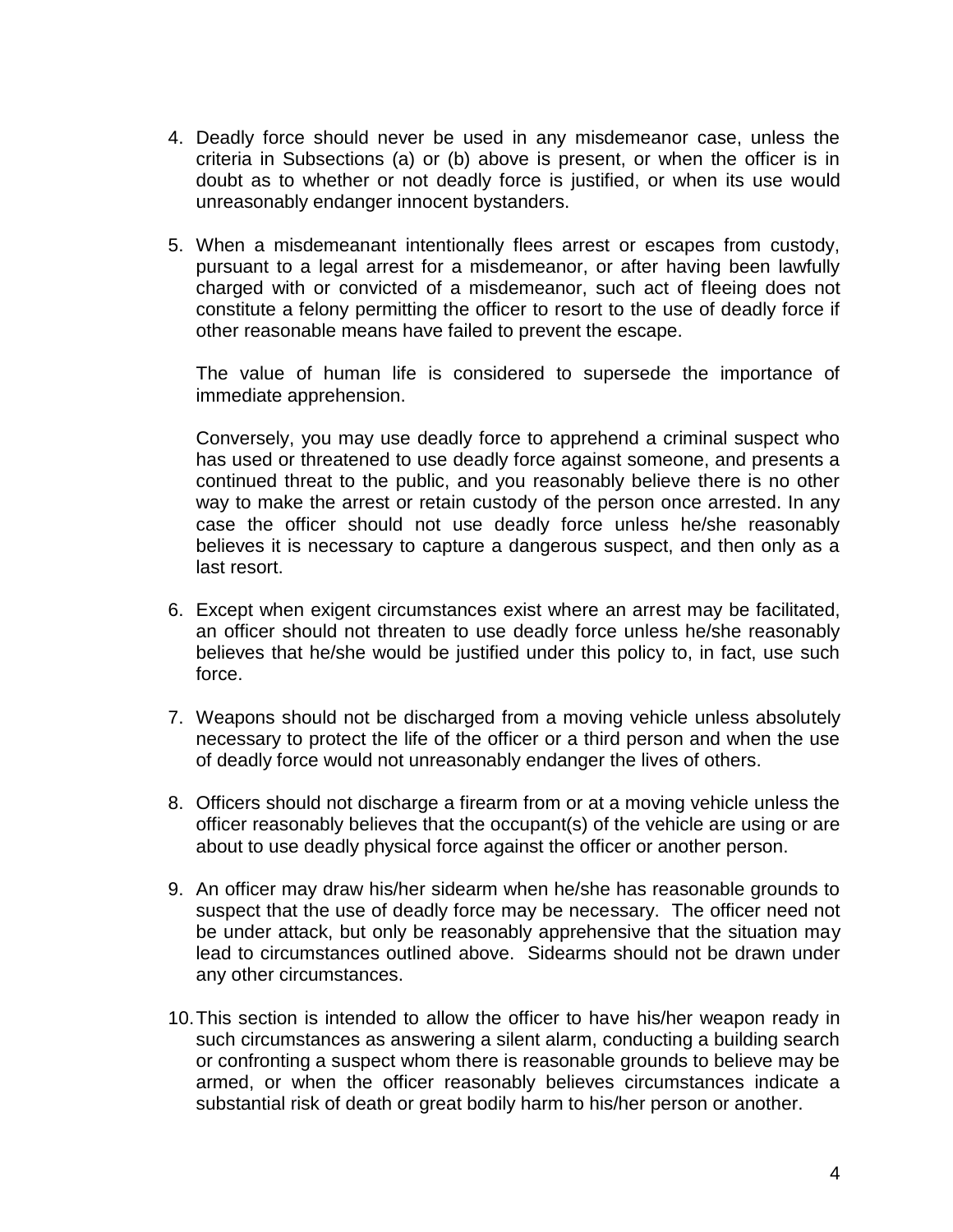- 11.There is no legal distinction in the use of deadly force against juveniles as compared to adults.
- 12.To protect oneself or another from an animal which an Officer reasonably believes may cause great bodily harm if not immediately controlled or after giving consideration to public view, safety and all other reasonable means of disposition to end the suffering of an animal gravely injured or diseased.
- 13.As a last resort, to euthanize a dangerous or seriously diseased animal or one that is so seriously injured that humanity dictates its removal from suffering, but only after consideration is given to the public's safety and whether other dispositions may be feasible.
- 14.For Department-mandated firearms, practice and qualification on an approved range are mandatory.
- 15.Officers should not fire into buildings or through doors, windows, or other forms of concealment or cover unless the Officer is certain of the person's presence that is to be lawfully fired upon.
- 16.Officers shall not fire warning shots.
- 17.Before using deadly force, it is understood through training that a uniformed presence is generally all that is required. When reasonably possible, officers should attempt to identify themselves, order the suspect to desist from the unlawful activity, and threaten to use deadly force if the lawful order is not obeyed.
- 18.Officers should not use deadly force when its use unreasonably risks the lives of innocent bystanders.
- 19.The intentional punching, striking, or grabbing the throat (trachea) or blocking or restricting the carotid neck arteries creates a substantial likelihood of death or great bodily harm and, therefore, should be used only in accordance with this policy on the use of deadly force.
- 20.There is recognition that the use of deadly force is accompanied by severe emotional and psychological strain for the officer involved. Officers are trained in the proper use of firearms.

# **COMMENTARY:**

When determining Where Deadly Force May Be Used (B above), It is crucial officers have a clear understanding of deadly force justification.

- C. Reports on Use of Deadly Force.
	- 1. In all circumstances, when a firearm is discharged by an officer while on duty,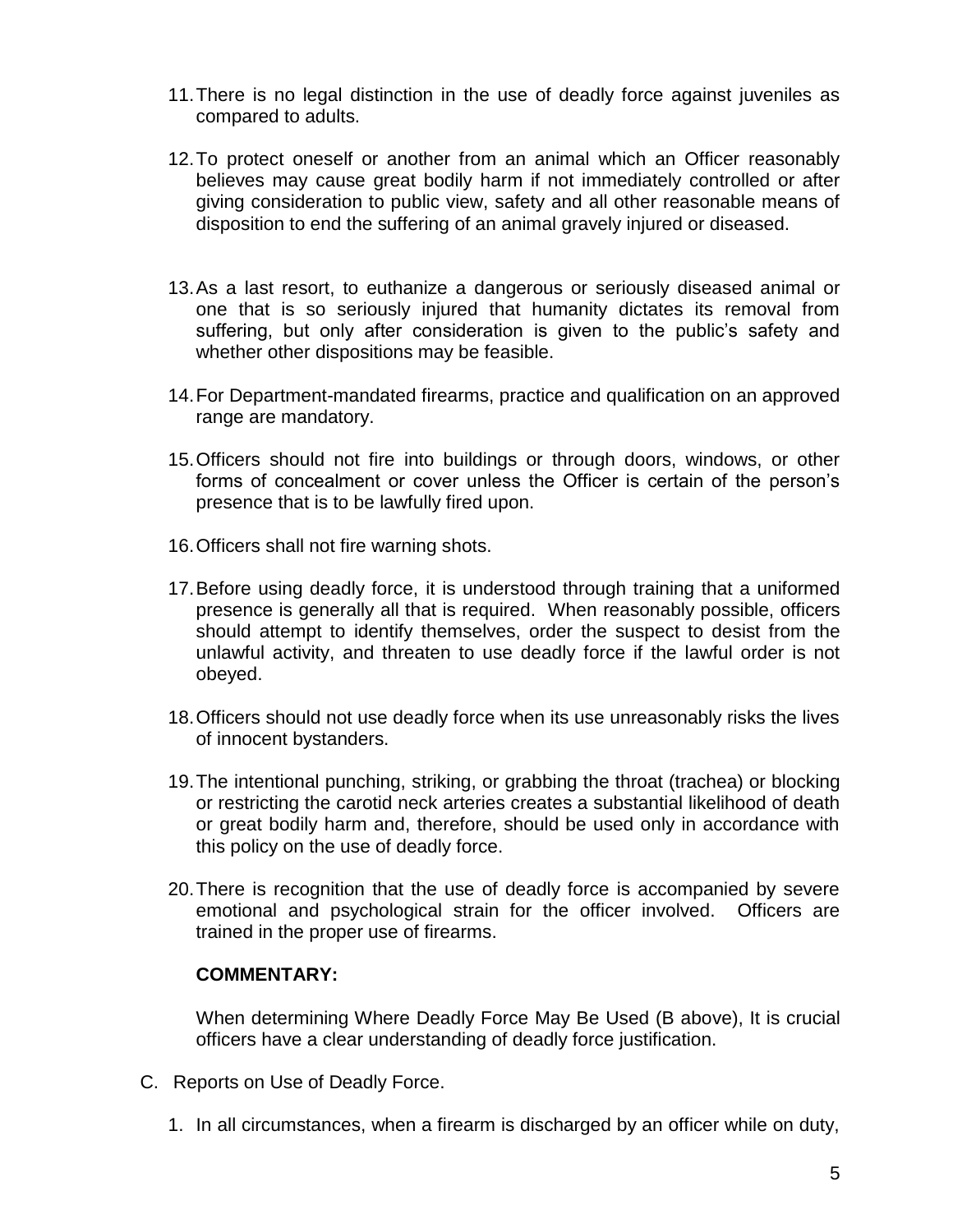the officer in question shall report such facts promptly to the Chief of Police, and/or his/her designee. However, officers need only to complete a report and make a notation in the daily log and in an Incident Report when deadly force is used to dispatch an animal.

- 2. Officers involved in the use of deadly force shall not discuss the matter with anyone, including other officers. The officers will be debriefed by the Chief of Police and/or his/her designee.
- 3. The officer involved shall submit a report which fully outlines the incident. An investigator from another law enforcement agency will interview the officer involved.
- 4. The investigator shall forward a complete report of the incident and his/her investigation to the Chief of Police.
- 5. Also refer to General Order 5.05: Use of Force: Reporting and Review.
- D. Self-Defense.
	- 1. Before deadly force is authorized in self-defense, several qualifications should be observed:
		- a) Retaliation or revenge is not an excuse for killing in self-defense.
		- b) The danger or harm is a present one.
		- c) There is no justification to use deadly force after the danger has passed.
		- d) The force threatened is unlawful.
		- e) The officer believes that the use of deadly force was the only means available to avert death or great bodily harm.
		- f) The degree of force used by the officer was believed to be necessary under the circumstances.
		- g) The officer's belief in each of the foregoing aspects was reasonable even if mistaken.
	- 2. If oleoresin capsicum (OC pepper spray) is employed (or threatened) against an officer, an officer's response to being threatened or sprayed with OC may include deadly force because the officer will likely be completely vulnerable if successfully attacked.
		- a) In deciding whether an officer is threatened with OC, an officer should consider the following factors: